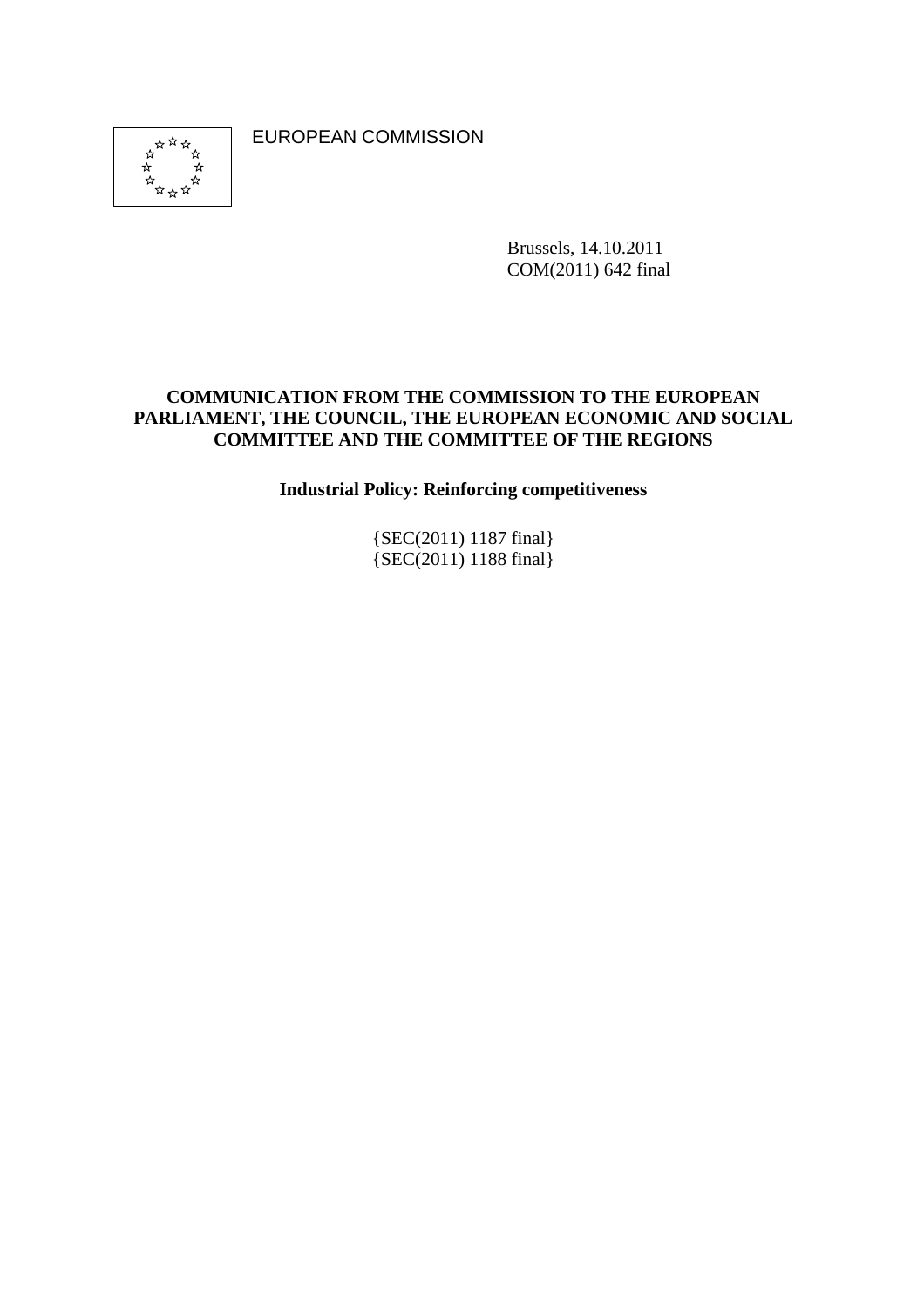# **TABLE OF CONTENTS**

| 1.   |  |
|------|--|
| 2.   |  |
| 2.1. |  |
| 2.2. |  |
| 2.3. |  |
| 3.   |  |
| 3.1. |  |
| 3.2. |  |
| 3.3. |  |
| 4.   |  |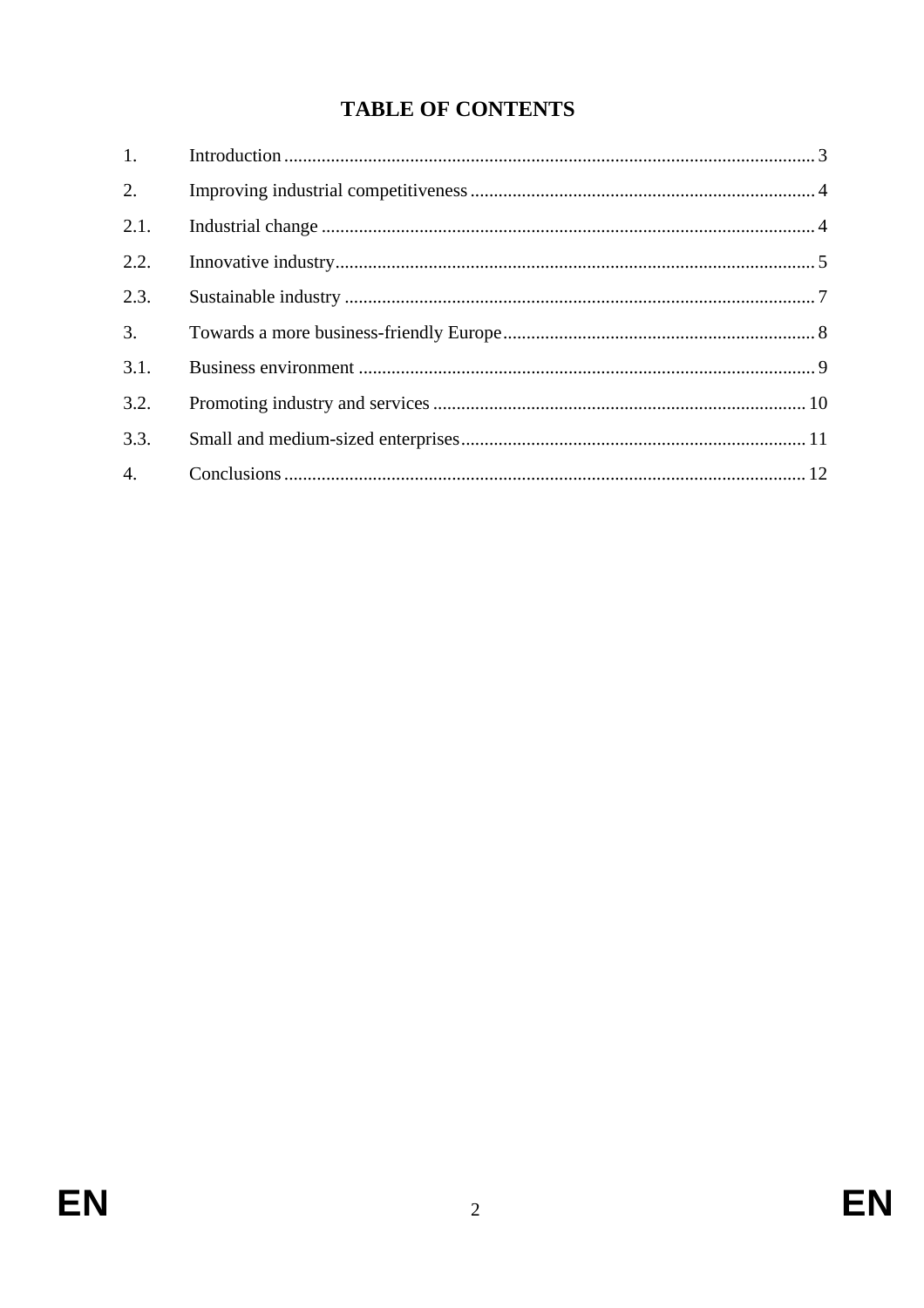## <span id="page-2-0"></span>**1. INTRODUCTION**

The EU economic recovery from the crisis has been relatively slow and remains fragile. Kick-starting the economy and higher growth are necessary to create jobs and wealth, and essential to get the public finances of the Member States onto a sustainable path. The difficult fiscal environment sets limits to policy action, but robust growth will reduce the burden of public deficit and debt, in line with the goals of the Stability and Growth Pact<sup>1</sup>.

The main drivers of strong economic growth are competitive firms of all sizes. For this they require an environment that favours new ideas and new businesses. This Communication identifies the following areas as necessary to make significant progress towards the Europe 2020 goals: (1) structural changes in the economy; (2) the innovativeness of industries; (3) sustainability and resource efficiency; (4) business environment; (5) the single market; and (6) small and medium-sized enterprises.

Rising to these challenges can improve the competitiveness of European firms both internally and globally, and the Commission aims to help the Member States to use their limited resources smartly in order to increase the global competitiveness of their industries. Addressing these challenges will improve the growth prospects of all enterprises, whether industry, services or socially oriented.

European industry is of critical importance for the EU as a global economic leader. A competitive industry can lower costs and prices, create new products and improve quality, contributing thus decisively to wealth creation and productivity growth throughout the economy. Industry is also the key source of the innovations required to meet the societal challenges facing the EU.

As part of the *Europe 2020* strategy, the Commission launched in 2010 an ambitious new industrial policy<sup>2</sup> that highlighted the actions needed to strengthen the attractiveness of Europe as a place for investment and production, including the commitment to monitor Member States' competitiveness policies. It also outlined a renewed trade policy.

The fragility of the recovery is reflected in the sentiment that has worsened across the European economy<sup>3</sup>. There are clear downside risks stemming from financial markets, rising energy and raw materials prices, and the need for budgetary consolidation. EU labour productivity is now 1.4% above, but jobs in industry and industry-related services are 11% below the 2008 peak. This average hides great divergence between Member States. Compared with its major competitors, the EU relative unit labour costs improved by 12% since 2008, mainly due to the exchange rate effect.

However, European manufacturing has picked up better that expected. In the second quarter, manufacturing production was 5.3% higher than a year ago although it did not grow from the previous quarter. Manufacturing output is now some 14% higher than its trough in early 2009 but still 9% below its peak in early 2008.

<sup>&</sup>lt;sup>1</sup> http://ec.europa.eu/economy\_finance/sgp/index\_en.htm

An Integrated Industrial Policy for the Globalisation Era. Putting Competitiveness and Sustainability at Centre Stage, COM (2010) 614.<br>
<sup>3</sup> http://ec.europa.eu/economy\_finance/db\_indicators/surveys/index\_en.htm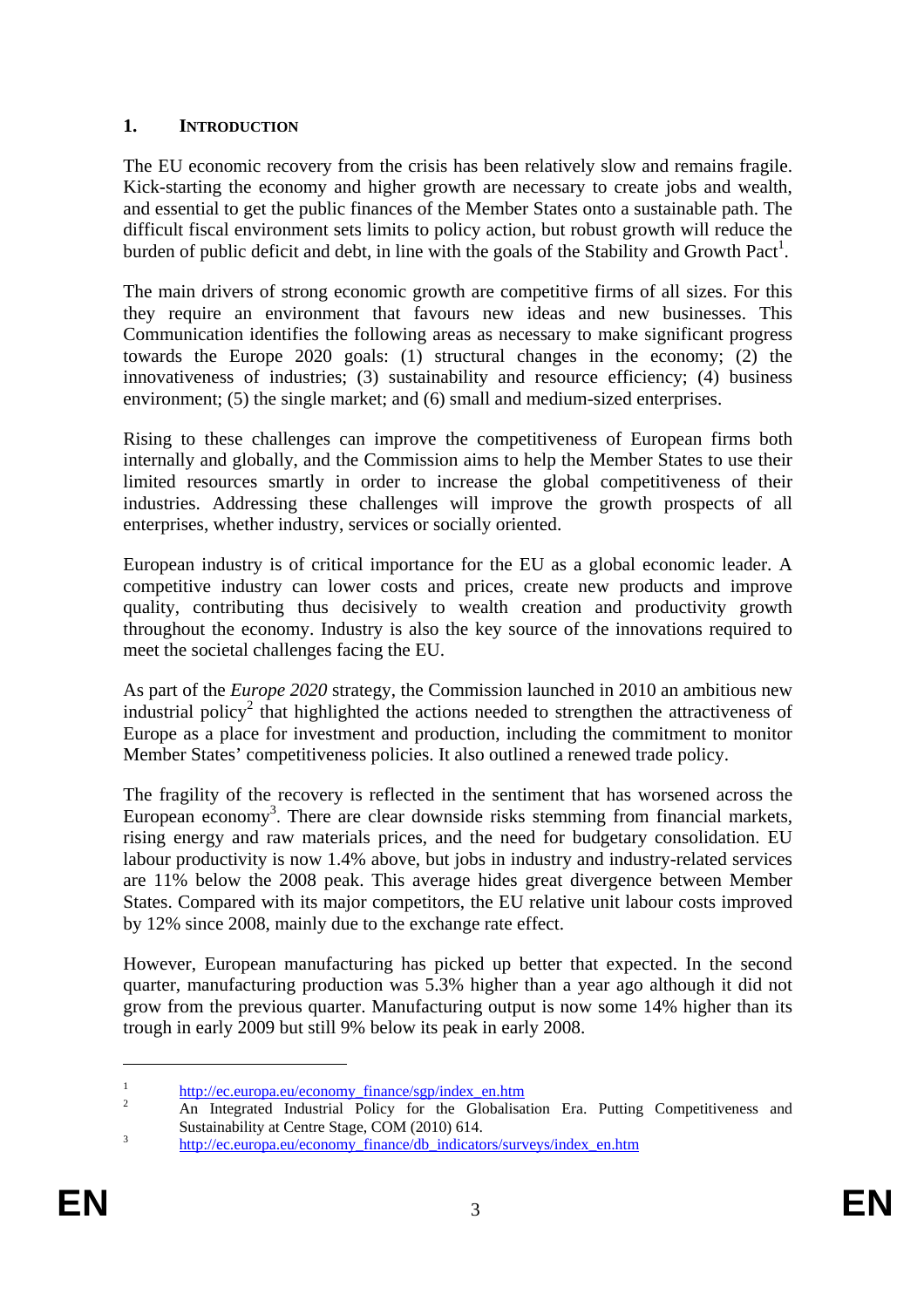

### **EU27 production indices 1993 – 2011 (trend adjusted)**

*Source: Eurostat*

This Communication is a new yearly initiative that looks specifically at the competitiveness of the Member States, based on the *European Competitiveness Report 2011* and the *Member States' Competitiveness Performance and Policies.* It will contribute to the evaluation of the Member States under the broader framework of the European semester and Europe 2020. More detailed arguments and EU actions are laid down in the documents accompanying this Communication.

# <span id="page-3-0"></span>**2. IMPROVING INDUSTRIAL COMPETITIVENESS**

# <span id="page-3-1"></span>**2.1. Industrial change**

Looking back to the **longer-term changes** in the industrial structures of the Member States in 1999-2007, industries have followed different paths towards higher technology or higher skills industries that tend to have higher productivity growth and their prices have suffered less from global competition. For analytical purposes the industrial structures of the Member States can be looked at based on similarities in character and trade trends, although this can still mask substantial differences within each group.

**In the first group of countries**, the industrial structure is dominated by technologically advanced sectors. A key development in this period has been that the specialisation of this group in technology-driven industries and sectors with high innovation or high education intensity increased further. The countries in this group are Austria, Belgium, Denmark, Finland, France, Germany, Ireland, Netherlands, Sweden and the United Kingdom. The value added contribution of industry varies from 10.6% in France to 24.2% in Ireland.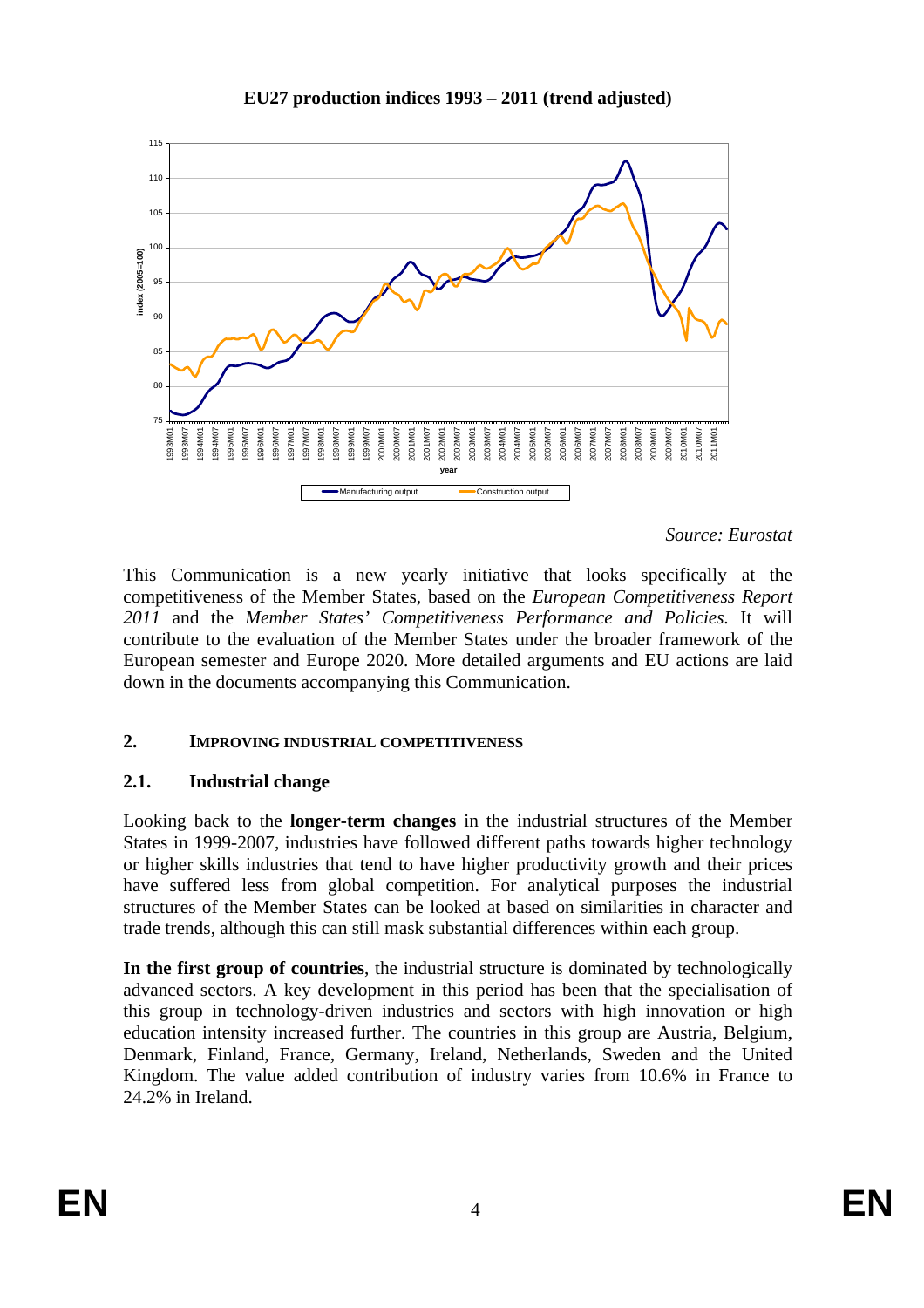**The second group** includes countries with industry specialisation in less technologically advanced sectors, despite the presence of some highly competitive industries. The prevalence of labour intensive industries, low innovation and relatively low knowledge intensity lead to fewer high-growth firms, at least compared to the first group of countries. The countries in this group are Cyprus, Greece, Italy, Luxembourg, Portugal and Spain, with industry value added varying from 6.5% in Luxembourg to 16.1% in Italy.

**The third group** comprises countries that are catching up in terms of GDP per capita, and whose trade specialisation is in high-innovation intensity sectors and technologydriven industries. They have achieved a structural change from labour-intensive industries towards technology-driven industries on both production and trade. The group consists of the Czech Republic, Hungary, Malta, Poland, Slovakia and Slovenia, with industry value added between 13.3% and 23.6% of the total.

**The fourth group** of countries are those that are catching up, but with trade specialisation in technologically less advanced sectors. These countries resemble those of the second group with which it also shares the trend towards sectors with higher educational intensity. However, a major difference is the much stronger than average presence of high-growth firms in this group, and the large increase in industry and trade specialisation in technology-driven industries. This group consists of Bulgaria, Estonia, Latvia, Lithuania and Romania, with industry value added between 9.9% and 22.4%.

Within each group of countries there are competitive industries and growing firms. To boost competitiveness it is necessary to move towards innovative, knowledge-based sectors, decisive actions to facilitate change by improving product market regulation, supporting innovation and investing in education and training throughout the lifecycle are necessary.

# <span id="page-4-0"></span>**2.2. Innovative industry**

Research and innovation drive productivity growth and industrial competitiveness. New technologies make it possible to produce commercially at ever smaller volumes and advanced materials, low-carbon technologies, biotechnology and nanotechnology are changing the nature of competitive advantage. EU industry must accelerate its efforts to adopt these technologies to keep its competitive edge in the world.

The recent report on Key Enabling Technologies<sup>4</sup> highlighted the need to invest in industrial innovation to **bridge the gap between basic research and markets.** An integrated approach to bringing new products and services to the market should include support for demonstration projects and pilot test facilities as well as specific measures in terms of state aid, regional cohesion and trade policies. Incentives are needed for researchers at universities to commercialise their research and to collaborate with industry. Customer needs and market potential should be considered from the start of research and innovation funding, and potential outside investors should be brought in early. Support for the development of more innovation friendly markets can be achieved

<sup>4</sup> [http://ec.europa.eu/enterprise/sectors/ict/files/kets/hlg\\_report\\_final\\_en.pdf](http://ec.europa.eu/enterprise/sectors/ict/files/kets/hlg_report_final_en.pdf)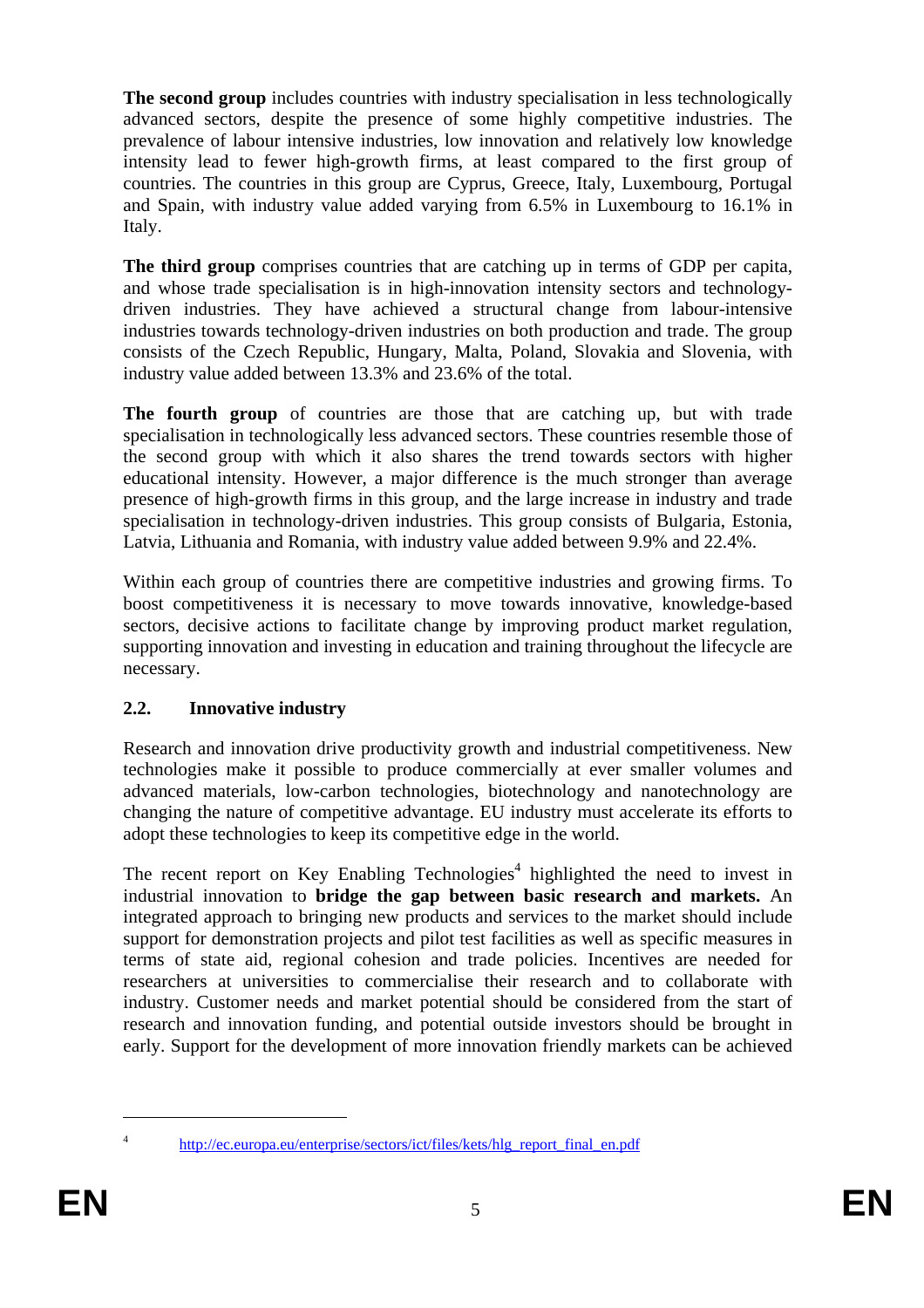through demand side measures, such as smart regulation, customer information, standardisation or increased public procurement of innovative solutions.

All this requires **additional skills and competences** e.g. in marketing and management. In general, an entrepreneurial and better-trained workforce contributes to productivity growth, but the Member States have made only variable progress in investing in human capital. A particular problem is that although EU unemployment continues to be relatively high, some firms are facing increasing difficulties in recruiting qualified staff.

Although many Members States have taken steps to intensify their support for research and innovation, to ensure the most efficient use of limited resources they should **reduce the fragmentation of support schemes**. Widely used measures include loan schemes for technology investments, access to funding for key enabling technologies and grants for technology upgrading (Germany, France, Sweden, Italy, Portugal, Slovenia). Some have set up innovation support services and backed the emergence of clusters (Denmark, France, Germany, Poland, Sweden, Belgium).

However, there is little alignment of investments between Member States for supporting the uptake of innovative technologies. A **greater coordination and pooling of national resources** would allow mobilising them around common goals and provide improved innovation capacities and appropriate critical mass of funding, increasing the efficiency and effectiveness of investments. Large scale demonstration projects and pilot test facilities located around Europe (e.g. in the context of the European Innovation Partnerships or the Strategic Energy Technology Plan) could help companies to test and create prototypes quicker. Time to market of new products and services could be considerably shortened by enhanced transnational cooperation between clusters and networks, and improved knowledge of manufacturing capabilities.

A modern intellectual property regime will protect the initial innovator without hampering further developments of existing ideas. The unitary EU patent currently being negotiated among Member States will significantly improve the framework while reducing costs for patent applicants.<sup>5</sup>

# *Competitiveness would be strengthened by:*

- Pooling scarce resources to help to achieve critical mass in bringing innovation to the market; and by increasing cooperation in innovation to create large scale demonstration projects and pilot test facilities, for example using the model of the European Strategy Forum on Research Infrastructures (ESFRI).
- Reducing the fragmentation of innovation support systems, facilitating bringing innovative solutions to the market, and increasing the market focus of research projects. Denmark and Austria have successfully reduced the fragmentation and the United Kingdom has schemes to bring innovative solutions to the market.

<sup>5</sup> Proposal for a Regulation of the European Parliament and of the Council implementing enhanced cooperation in the area of the creation of unitary patent protection. COM(2011) 215 final, 13.4.2011.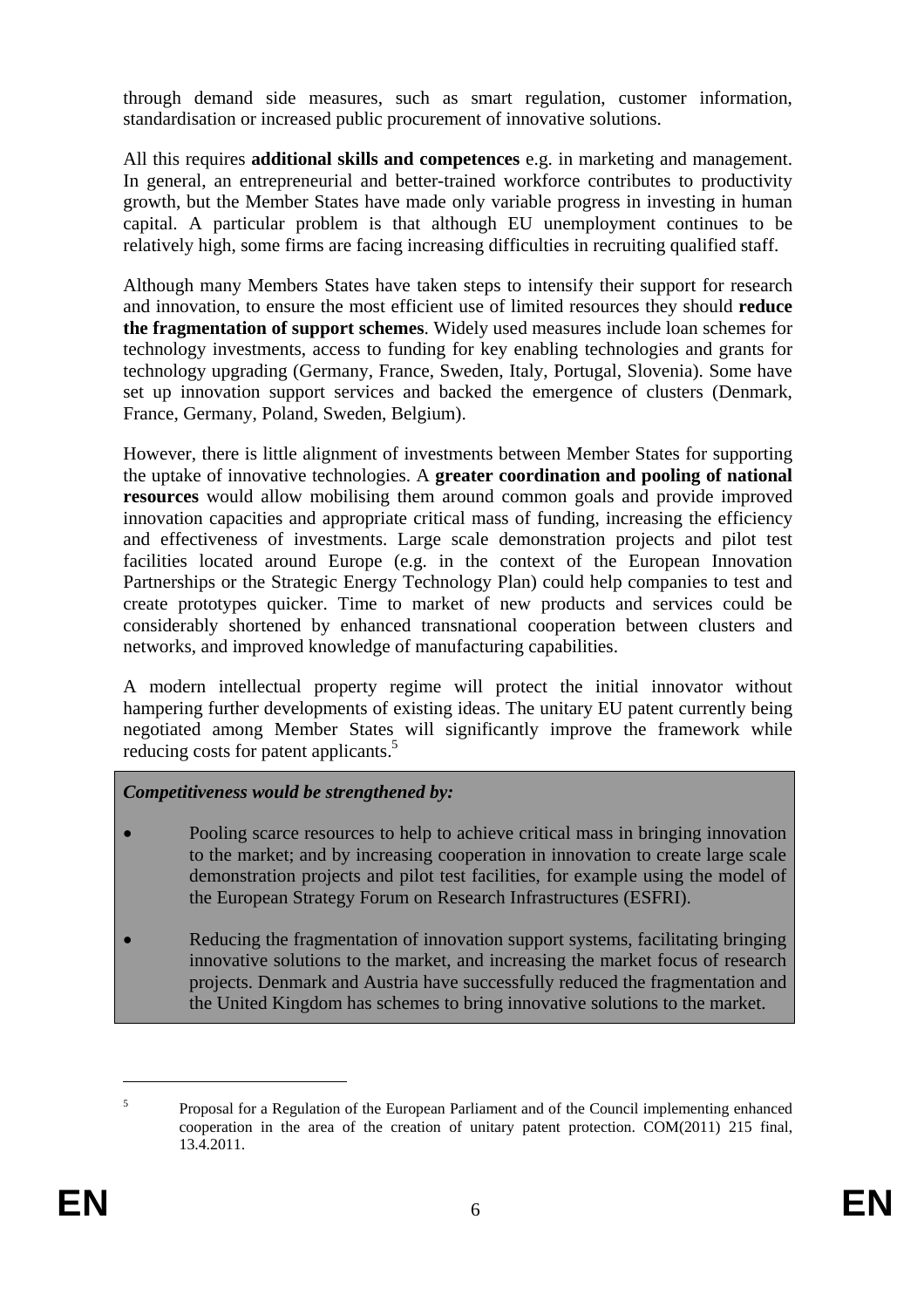# <span id="page-6-0"></span>**2.3. Sustainable industry**

A transition towards a sustainable, resource efficient and low carbon economy is paramount for maintaining the long-term competitiveness of European industries. During the last decade the economies of many Member States have grown without an increase in energy consumption, while in others the increase has been less pronounced than expected. In particular, the new Member States are catching up fast, despite their different starting points.

Overall, Member States have made significant progress in defining and implementing consistent national legislative frameworks for stimulating energy efficiency. However, some lack the experience and the administrative capacity to do this and for these countries the framework legislation at the EU level can provide guidance and support.

In spite of the progress made, rising world market prices for energy and national distortions have been reflected in higher prices for enterprises, in particular for SMEs. The energy and resource-intensive process industries such as metals, chemicals, and paper and pulp face specific challenges. In order to facilitate the transformation towards more sustainable ways of production, a coherent and effective mix of policies could include measures to support research, innovation, resource efficiency and deployment of cleaner technologies, especially in process industries.

Member States have designed support schemes for improving the energy efficiency of industry, in most cases accompanied by energy audit schemes (Austria, Belgium, Bulgaria, Czech Republic, Finland, Germany, Portugal, Slovakia), or have pursued voluntary agreements with industries (Denmark, Greece, Netherlands, Slovenia, UK). The *Strategic Energy Technology Plan*<sup>6</sup> seeks to accelerate the development of low carbon energy technologies and to bring them more quickly to the market. Some positive developments concern targeted interventions for supporting energy performance by SMEs (Greece, Ireland, Lithuania) although more could be done.

Access to non-energy, non-agricultural raw materials is another essential factor for the competitiveness of EU industry. The high and fluctuating prices for these raw materials, and their location mostly outside the EU poses risks to many firms and both the EU and the Member States – complementing EU's external policies – should design policies that address the scarcity of primary raw materials by exploiting European resources in a sustainable way; supporting research and innovation with the aim of generating alternative solutions; increasing resource efficiency; and promoting better recycling techniques on a wider scale, including for valuable materials used in small quantities.

The further integration of environmental and social issues into business operations and strategy is increasingly important to the competitiveness of European industry. The *Roadmap to a Resource Efficient Europe*<sup>7</sup> contains a set of actions at EU level and recommendations for Member State action to tackle the unsustainable use of resources.

*Competitiveness would be strengthened by:* 

<sup>&</sup>lt;sup>6</sup> http://ec.europa.eu/energy/technology/set\_plan/set\_plan\_en.htm

Communication "Roadmap to a Resource Efficient Europe", COM(2011) 571 final, 20.09.2011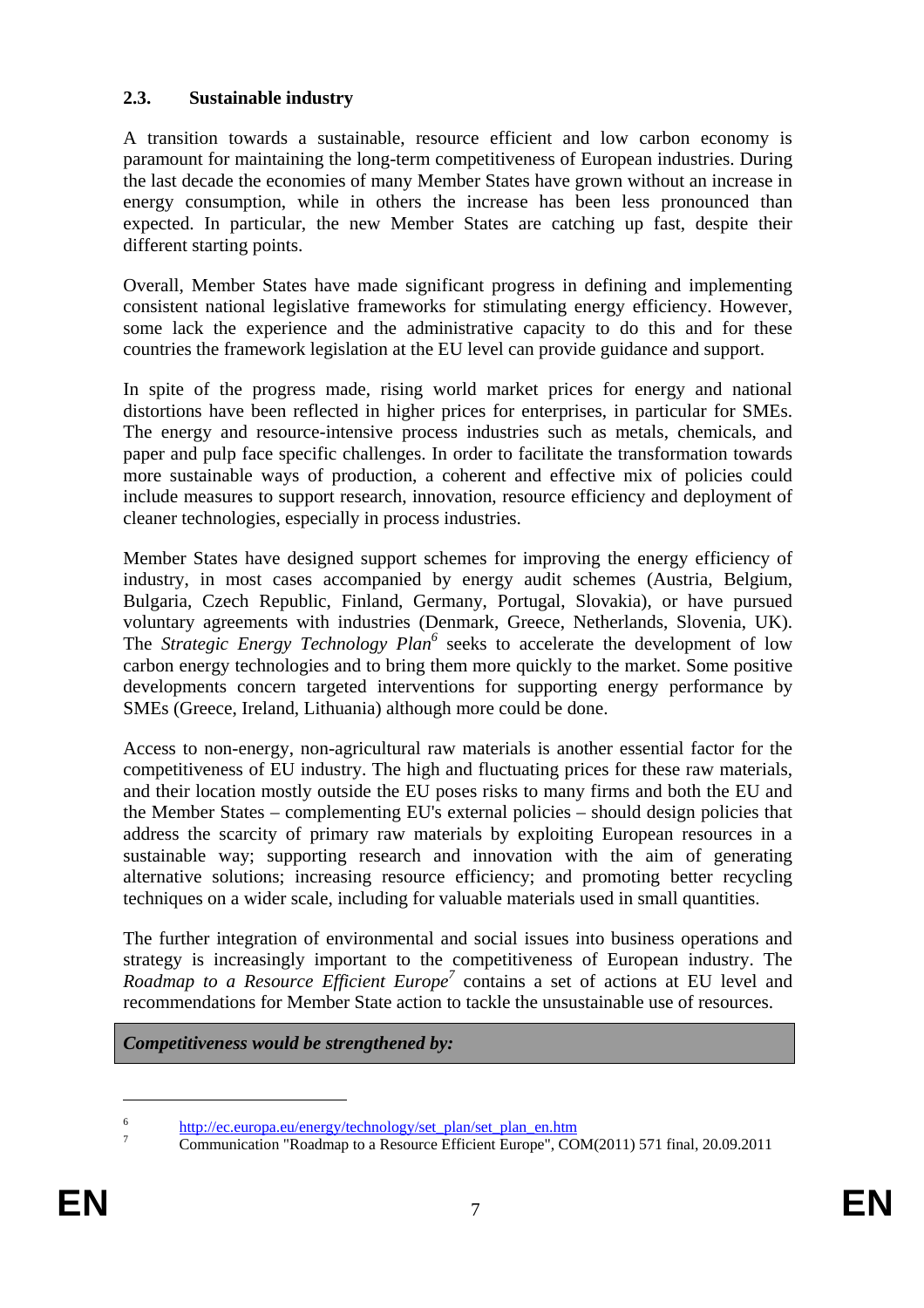- Favouring energy and raw material efficiency and promoting innovation and deployment of cleaner technologies along value chains with the use of longterm incentives that encourage market creation and facilitate the participation of SMEs in these processes. As outlined above, many Member States have made considerable progress with these issues.
- Ensure fair and undistorted pricing of energy, and continue to work on upgrading and interconnecting energy distribution networks.

Developing social entrepreneurship, social businesses and the social economy is another important tool for strengthening the competitiveness and the sustainability of the European industry.

The social economy employs over 11 million people in the EU, accounting for 6% of total employment<sup>8</sup> and approximately one in four businesses founded in Europe is a social enterprise. This figure rises to one in three in Belgium, Finland and France<sup>9</sup>. These companies are often highly productive and competitive, due to the very high level of personal commitment on the part of their employees and the better working conditions that they provide<sup>10</sup>.

In order to reinforce a 'highly competitive social market economy', the Commission has placed the social economy, social responsibility and social innovation at the heart of its concerns for new solutions to a more sustainable economy, under the Europe 2020 strategy<sup>11</sup>, the flagship initiative 'The Innovation Union'<sup>12</sup>, the European Platform against Poverty and Social Exclusion<sup>13</sup> and the 'Single Market Act<sup>14</sup> (SMA).

The public consultation for the  $SMA<sup>15</sup>$  revealed a high level of interest in the capacity of social enterprises and the social economy in general to provide innovative responses to the current economic and social challenges by developing sustainable jobs.

The Commission is therefore willing to launch an important debate on means to develop this new kind of economy and a first step will be achieved in some weeks with the Social Business Initiative Communication and the Corporate Social Responsibility Communication which will present key actions for promoting social business.

*Competitiveness would be strengthened by:* 

 $\overline{a}$ 

• Favouring and promoting social entrepreneurship in Europe, in particular in

<sup>8</sup> CIRIEC 'The Social economy in the European Union' page 48

 $\overline{9}$  $\frac{9}{10}$  Global entrepreneurship Monitor, Executive report 2009

<sup>10</sup> For example, in France, absence due to sickness is significantly less than in companies in general: 5.5% as opposed to 22%, 'Absence from work for health reasons in the social economy', Chorum,

April 2011, http://www.cides.chorum.fr<br>
Europe 2020 – A strategy for smart, sustainable and inclusive growth, COM(2010) 2020

<sup>&</sup>lt;sup>12</sup> Communication on the Innovation Union COM(2010) 546 final, 6 October 2010

<sup>13</sup> Communication on the 'European Platform against Poverty and Social Exclusion: a European

framework for social and territorial cohesion' COM(2010) 758 final of 16 December 2010<br><sup>14</sup> 'SMA – Twelve levers to boost growth and strengthen confidence', COM(2011) 206 final of 13 April 2011 15 http://ec.europa.eu/internal\_market/smact/consultations/2011/debate/index\_en.htm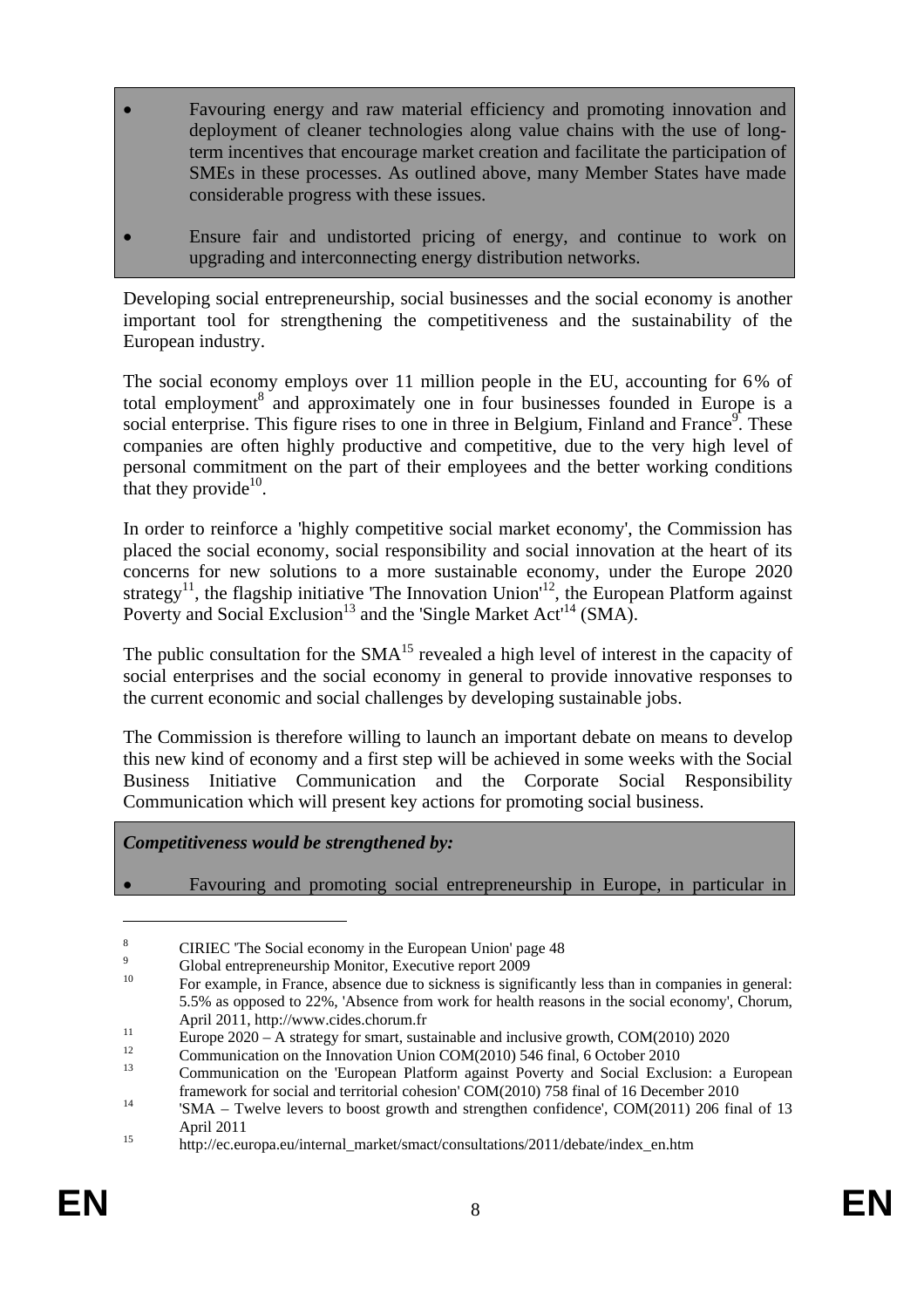enhancing its public profile and its access to public and private finance (especially through Social investment Funds).

#### <span id="page-8-1"></span>**3. TOWARDS A MORE BUSINESS-FRIENDLY EUROPE**

#### **3.1. Business environment**

<span id="page-8-0"></span>An open, efficient and competitive business environment is a crucial catalyst for growth in a global context. Improving the business environment covers policies in areas ranging from improving infrastructure to shortening the time needed to obtain a building license.

While all Member States have adopted national targets for **reducing administrative burden**, not all of them have made progress in measuring the current burden or proceeded to cut it. In 18 Member States impact assessments for new legislative proposals are mandatory, albeit not all of them comply with the requirement, and impact assessments are not always comprehensive in terms of economic, social and environmental aspects, limiting their effectiveness.

The high quality and availability of **infrastructure** (energy, transport, and broadband) make an important contribution to a business-friendly environment. Given that improving the transport infrastructure is a major challenge especially in the new Member States, significant investments for rebuilding and modernisation should continue, including with the support of Structural Funds and the Connecting Europe Facility.

Businesses need a **modern public administration,** able to deliver efficient and high quality public services. Reforms should emphasise e-government initiatives like unified service centres for the public, shared networks and data centres. Many e-government initiatives also allow enterprises to spend less time on administrative procedures and devote more resources to business opportunities. E-procurement must in this regard be promoted to the widest extent possible. Making available well-performing one-stopshops (so-called "Points of Single Contact") to businesses seeking to operate across borders is also key to saving time and resources, and to reduce the room for corruption. While considerable progress has been made, there is still room for improvement.

An important area providing scope for improvement is the **taxation** of businesses. While the overall effective corporate tax rate and the balance of taxes on labour as opposed to resource use are issues where further reflection is needed at the EU and Member State levels, the reduction of compliance burden deriving from taxation can greatly improve the business environment. This implies increasing transparency and reducing the complexities of tax codes and compliance regulations, simplifying payment procedures, including through the use of e-government, and ensuring the stability of taxation legislation. The Commission proposal on a Common Consolidated Corporate Tax Base is an important step forward.<sup>16</sup>

*Competitiveness would be strengthened by:* 

<sup>16</sup> Proposal for a council Directive on a Common Consolidated Corporate Tax Base (CCCTB), COM (2011)121 of 16.03.2011.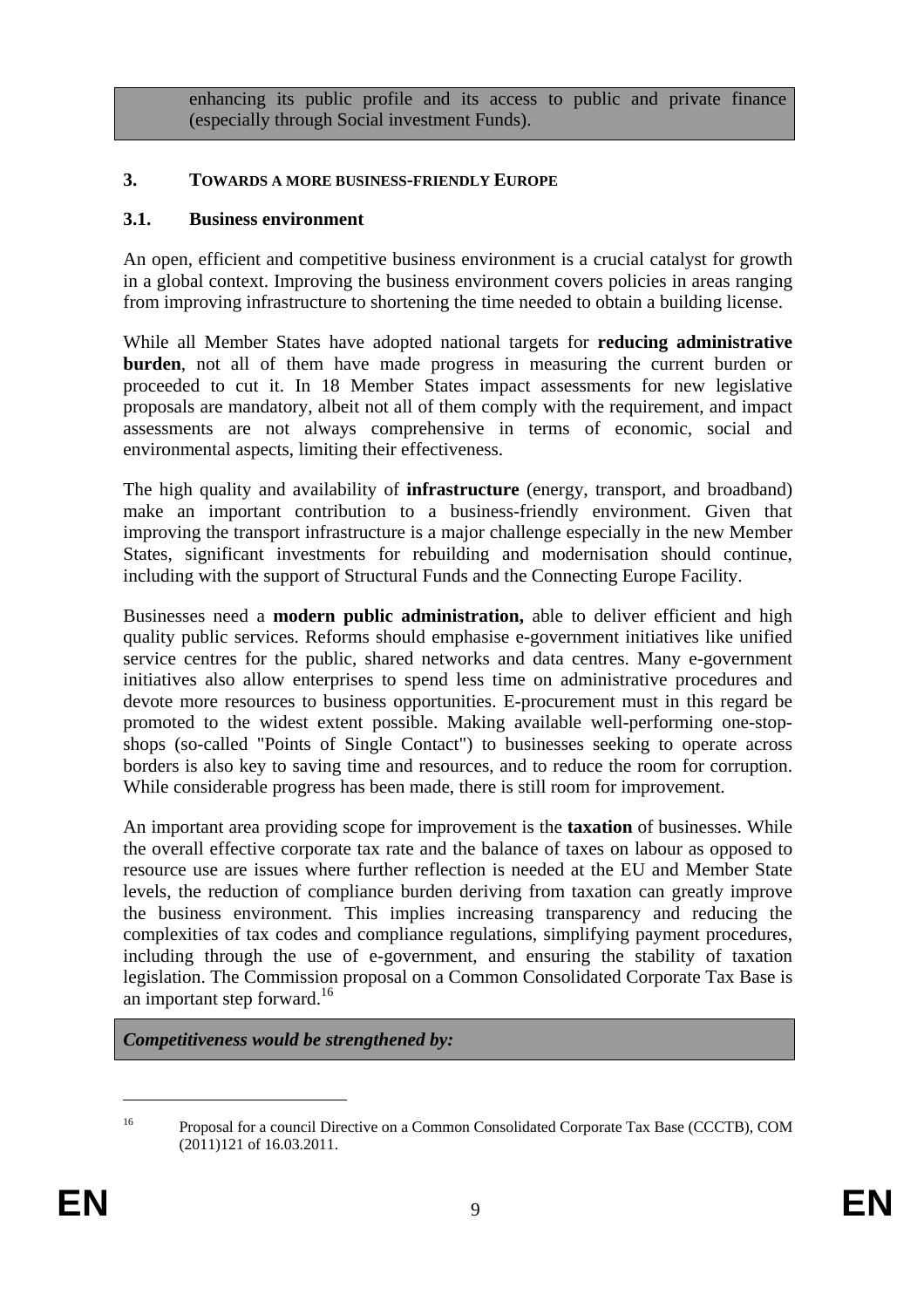- Reducing the administrative burden on businesses by evaluating the current burden (including that due to the tax code) and rapidly reducing burdens to targets. For example, the Netherlands has been a pioneer in measuring and evaluating the reduction of administrative burden and in setting ambitious targets, resulting in a globally recognised efficiency.
- Promoting competition among service providers that use the infrastructures in broadband, energy and transport.

## <span id="page-9-0"></span>**3.2. Promoting industry and services**

Services are the largest part of the EU economy and their integration with manufacturing has grown as specialised services are used to manage the production and product distribution processes. Manufacturing firms have started to offer services packaged with products and service providers use complementary products and integrate manufacturing within their value chain.

Service innovations that address customer needs can transform value chains, sectors and markets $17$  irrespective of whether they come from service or manufacturing firms. The importance of **business-related services** is growing as a source of innovation, new technology and improved performance. These services have become integrated in the value chains of other industries by means of intermediate consumption, knowledge production and technology flows, which represents an opportunity for the European manufacturing sector to open up new markets and find new sources of revenue around their products.

**The Single Market** could contribute more to growth if all the European legislation currently in force was fully implemented by all Member States. The goal is to put an end to market fragmentation and to eliminate barriers to the movement of goods, services, innovation and creativity as noted in the Single Market Act.<sup>18</sup> The proposed Regulation on European Standardisation<sup>19</sup> has extended European standards setting to the services sector to reduce multiple and conflicting national standards.

Intra-EU trade in services lacks dynamism as it represents only one-fifth of total intra-EU trade. Since 2004, trade in services between the EU and the rest of the world has been growing faster than intra-EU trade. The implementation of the Services Directive<sup>20</sup> has been a critical milestone, although the recent mutual evaluation process<sup>21</sup> has identified a number of areas that still need improvement.

#### *Competitiveness would be strengthened by:*

<sup>17</sup> http://www.europe-innova.eu/web/guest/innovation-in-services/expert-panel/about<br>18 Single Market Act. Twelve levers to boost growth and strengthen confidence - "Working together to create new growth", COM(2011) 206 final, 13.4.2011.

<sup>&</sup>lt;sup>19</sup> Proposal for a regulation of the European Parliament and of the Council, COM(2011) 315 final,

<sup>01.06.2011&</sup>lt;br><sup>20</sup> Directive 2006/123/EC of the European Parliament and of the Council of 12 December 2006 on

services in the internal market.<br>
<sup>21</sup> "Towards a better functioning Single Market for services – building on the results of the mutual evaluation process of the Services Directive", COM(2011) 20 final, 27.1.2011.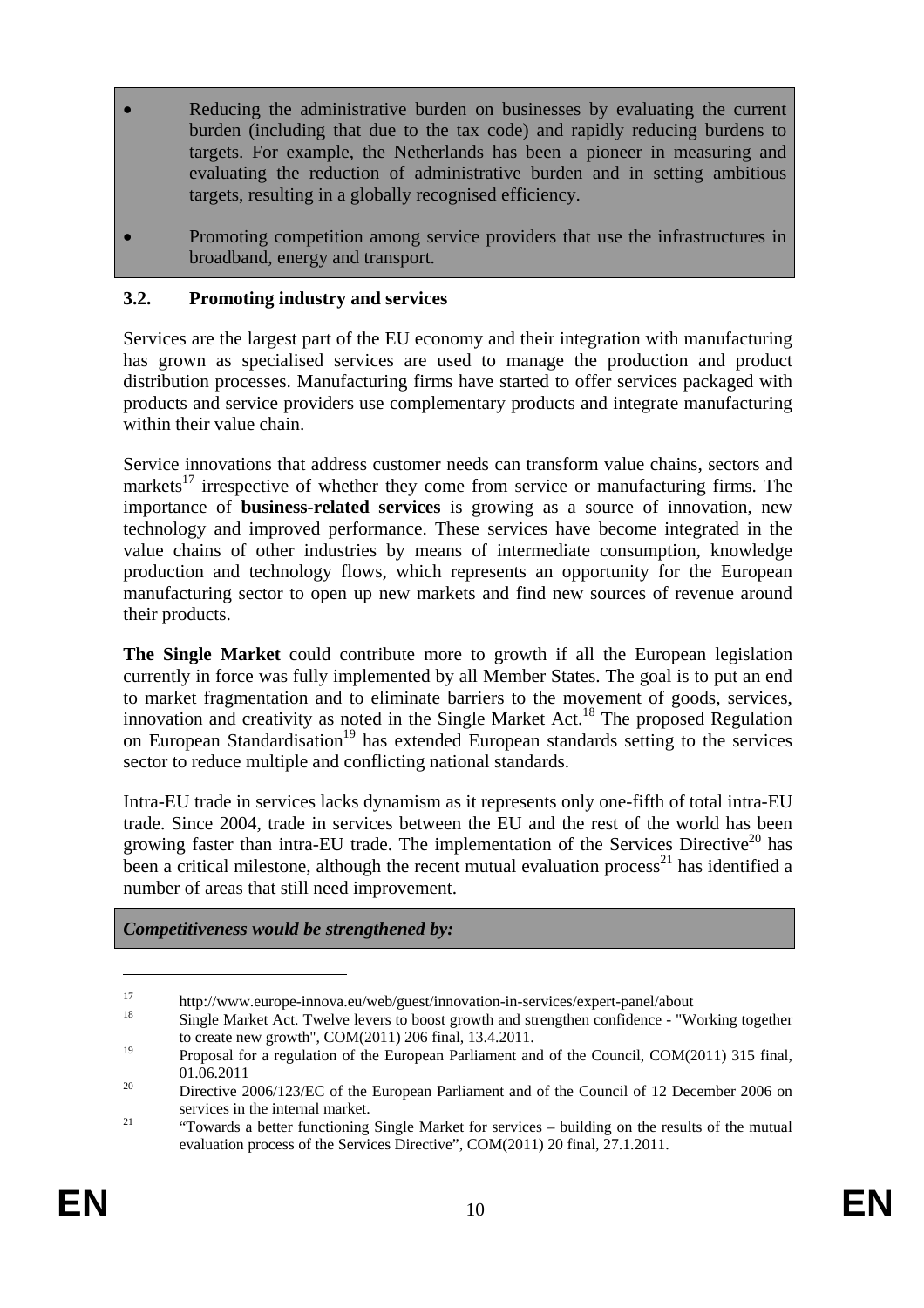- Developing support for innovative services based on measureable outcomes; and by participating in the Innovation Partnerships and in large-scale demonstration projects.
- Fully implementing the Single Market legislation, in particular the Services Directive and promoting business services. Malta is leading in transposing Single Market legislation with only two directives awaiting transposition.

# <span id="page-10-0"></span>**3.3. Small and medium-sized enterprises**

To fully unleash the potential of small and medium-sized enterprises requires coherent actions across the EU in line with the SBA Review Communication.<sup>22</sup> Large, exporting enterprises have been in the forefront of the recovery, but many SMEs still face lack of demand because of time lags, but also because of difficulties in accessing finance and export markets. Among high-growth firms, as measured by employment expansion rates, small firms exhibit higher net job creation rates than larger ones. High-growth firms are found in all industries and in all regions, and tend to be innovative.

The tightening of credit conditions during the crisis has made **access to finance** difficult, especially for SMEs. In response, many Member States have adopted corrective measures such as increasing the capacity of loan guarantee schemes, investing in equity funds and microcredit programmes, and facilitating bank lending through advantageous loan conditions or credit mediators. As access to finance continues to be difficult, further efforts should be made to facilitate the availability of appropriate forms of finance, including loans, equity and their combinations. In addition, the development of specialised finance providers for small businesses, including socially-oriented firms, should be encouraged. As mentioned in the Single Market  $Act^{23}$ , the Commission will adopt before the end of this year a legislative instrument to facilitate the development of Social Investment Funds in the European Union.

Trade promotion by Member States improves the global presence of European firms and most Member States support the **internationalisation of SMEs,** providing finance, information and support on market access and regulation. SMEs that use these services are relatively satisfied, although only 27 % of internationalised SMEs said that they were aware of existing public support measures and 7 % actually used them. These results suggest that the awareness and accessibility of public support could be further improved.

**The average payment delays** can be very long in some Member States, threatening the survival of small firms. The situation has not improved during the last year, and has even deteriorated in some Member States for payments from public administrations (Czech Republic, Greece, Cyprus, Hungary, Austria, Slovakia). The late payment directive<sup>24</sup> requires payments by public authorities to be processed within 30 days. Meeting this objective will be a challenge for many Member States, but in particular for Greece, Spain, Italy and Portugal.

<sup>&</sup>lt;sup>22</sup> Review of the "Small Business Act" for Europe, COM(2011)78/3, 23.02.2011.

 $\frac{23}{24}$  Key action of lever 8 on Social entrepreneurship

<sup>24</sup> Directive 2011/7/EU of the European Parliament and of the Council of 16 February 2011 on combating late payment in commercial transactions (recast).